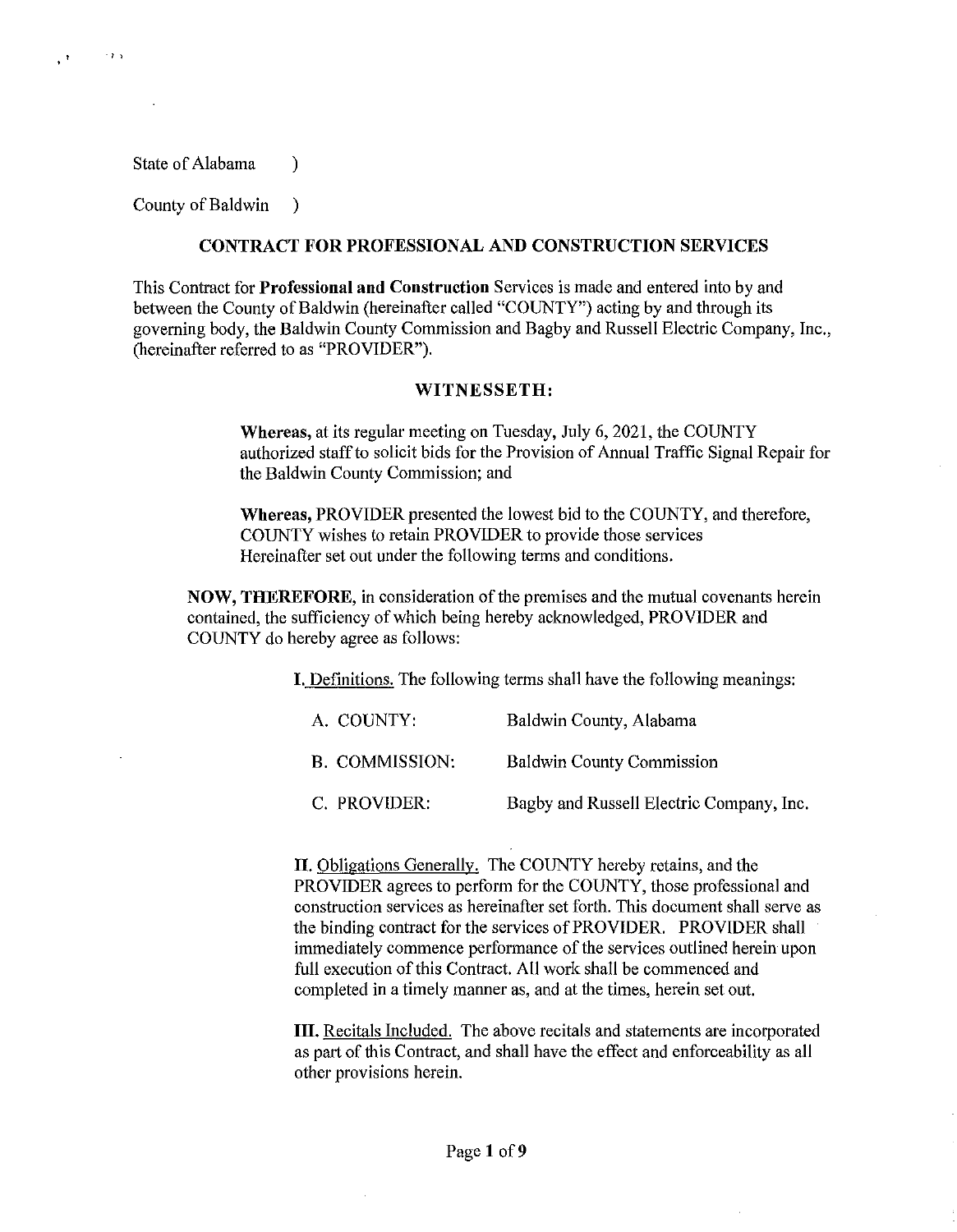$\sim$  3  $\,$  k

IV. Professional Qualifications. For the purpose of this Contract, the PROVIDER represents and warrants to the COUNTY that it possesses the necessary equipment, resources and the professional, technical, and administrative personnel with the specific experience and training necessary to provide the professional services required herein.

V. No Prohibited Exclusive Franchise. The COUNTY neither perceives nor intends, by this Contract, a granting of an exclusive franchise or violation of Art. I, Section 22 of the Alabama Constitution.

VI. Representation/Warranty of Certifications, Etc. PROVIDER represents and warrants that PROVIDER is presently certified, licensed and otherwise permitted under all necessary and applicable laws and regulations to perform the services herein, and that PROVIDER shall renew, maintain, and otherwise ensure that all such certifications, licenses, and permits are current and valid, without interruption, for and through completion of the services. The representation and warranty aforesaid is a material inducement to the COUNTY in entering this Contract, and the parties agree that the breach thereof shall be deemed material at the County's option.

VII. Legal Compliance. PROVIDER shall at all times comply with all applicable Federal, State, local and municipal laws and regulations, including but not limited to Title 2 C.F.R. Part 200. For more information about the Federal Regulations visit the website http://www.gpoaccess.gov/index.html of Federal Regulations.

VIII. Independent Contractor. PROVIDER acknowledges that it is an independent contractor, and PROVIDER shall at all times remain as such in performing the services under this Contract. PROVIDER is not an employee, servant, partner, or agent of the COUNTY and has no authority, whether express or implied, to contract for or bind the COUNTY in any manner. The parties agree that PROVIDER shall be solely responsible for and shall have full and unqualified control over developing and implementing its own means and methods, as it deems necessary and appropriate in providing the aforementioned services, and that the COUNTY's interests herein are expressly limited to the results of said services. PROVIDER is not entitled to unemployment insurance benefits, and PROVIDER is responsible for and obligated to pay any and all federal and state income tax on any monies paid pursuant to this Contract.

IX. No Agency Created. It is neither the express nor the implied intent of PROVIDER or COUNTY to create an agency relationship pursuant to this Contract. Therefore, the PROVIDER does not in any manner act on behalf of COUNTY and the creation of such a relationship is prohibited and void.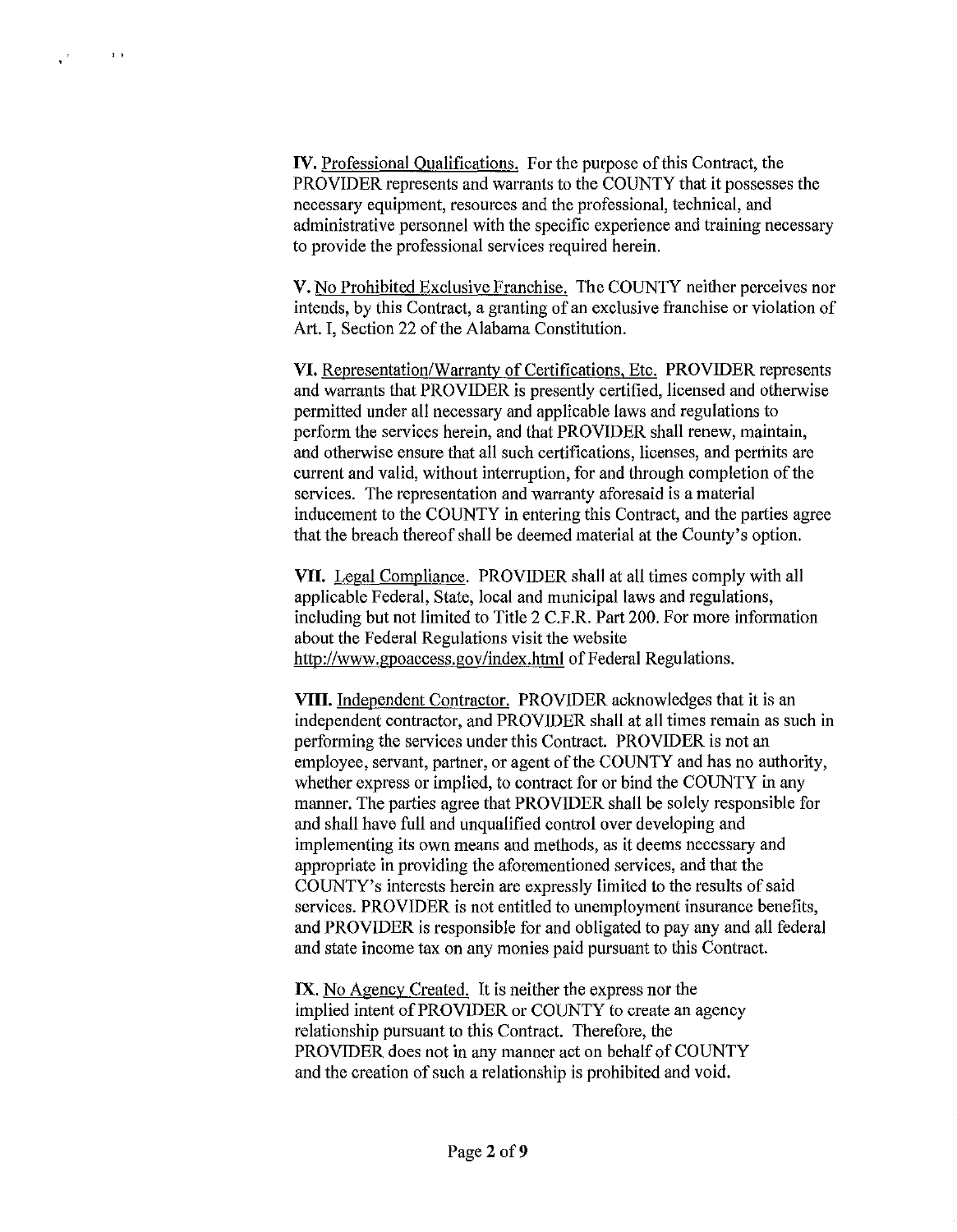**X.** Unenforceable Provisions. If any one or more of the provisions contained herein shall, for any reason, be held to be invalid, illegal or unenforceable in any respect, then such provision or provisions shall be deemed severable from the remaining provisions hereof, and such invalidity, illegality or unenforceability shall not affect any other provision hereof. This Contract shall be construed as if such invalid, illegal or unenforceable provision had never been contained herein.

 $\sim$   $\sim$ 

 $\mathbf{r}^{\mathbf{r}}$ 

**XI.** Entire Agreement. This Contract represents the entire and integrated agreement between COUNTY and PROVIDER and supersedes all prior negotiations, representations, or agreements, either written or oral. This Contract may be amended only by written instrument signed by all parties.

**XII.** Failure to Strictly Enforce Performance. The failure of the COUNTY to insist upon the strict performance of any of the terms, covenants, agreements and conditions of this Contract shall not constitute, and shall never be asserted by PROVIDER as constituting, a default or be construed as a waiver or relinquishment of the right of the COUNTY to thereafter enforce any such term, covenant, agreement, or condition, but the same shall continue in full force and effect.

**XIII.** Assignment. This Contract or any interest herein shall not be assigned transferred or otherwise encumbered by PROVIDER without the prior written consent of the COUNTY, which may be withheld or granted in the sole discretion of the COUNTY.

**XIV.** Ownership of Documents/Work. The COUNTY shall be the owner of all copyright or other intellectual property rights in reports, documents and deliverables produced and paid for under this Contract, and to the extent permitted by Alabama law, any such material may be reproduced and reused at the discretion of the COUNTY without payment of further consideration. PROVIDER shall not transfer, disclose, or otherwise use such information for any purpose other than in performance of the services hereunder, without the COUNTY's prior written consent, which may be withheld or granted in the sole discretion of the COUNTY.

**XV.** Notice. Notice required herein shall be in writing, unless otherwise allowed, and said notice shall be deemed effective when received at the following addresses: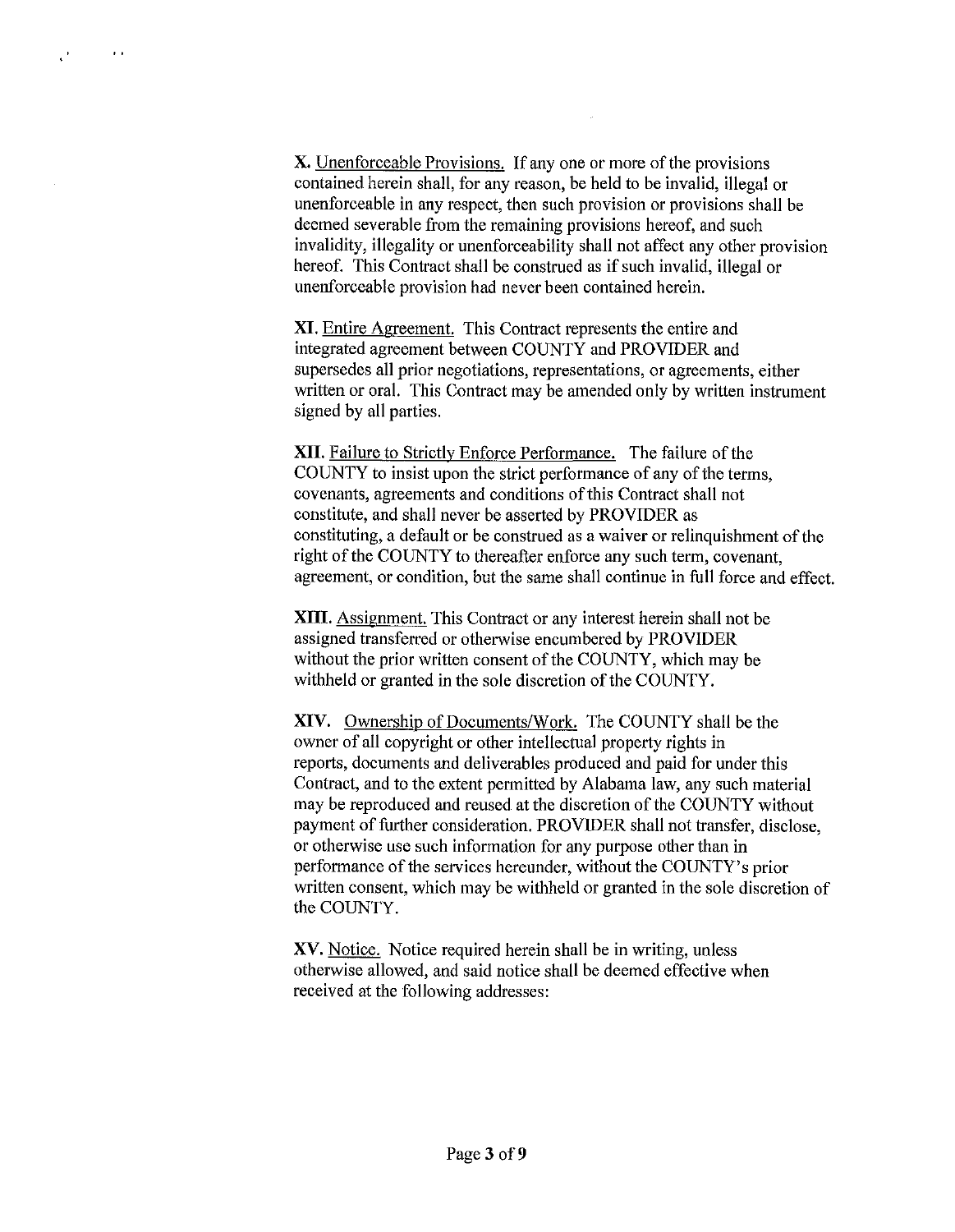| PROVIDER: | Bagby and Russell Electric Company, Inc.<br>5500 Plantation Road<br>Theodore, AL 36582<br>ATTN: Louis O. (Mat) Mathews, III |
|-----------|-----------------------------------------------------------------------------------------------------------------------------|
| COUNTY:   | <b>Baldwin County Commission</b><br>c/o Chairman<br>312 Courthouse Square                                                   |

Bay Minette, AL 36507

Suite 12

 $\mathcal{E}$ 

 $\sim$   $\sim$ 

**XVI.** Services to be Rendered. PROVIDER is retained by the COUNTY as a professionally-qualified **contractor.** The general scope of work for the services shall include all the terms and Conditions **of"Competitive Bid #WG21-42",** the same being expressly incorporated herein by reference, and without limitation will encompass:

### **"All provision and conditions and/or specifications listed/stated in Competitive Bid #WG21-42 named, Provision of Annual Traffic Signal Repair for the Baldwin County Commission".**

A. PROVIDER will provide ongoing communications with COUNTY regarding this service, including updates, emails and etc. as requested. Additionally, PROVIDER will meet with COUNTY as needed or requested.

B. PROVIDER is responsible for the professional quality, technical accuracy, timely completion and coordination of all services furnished by or in relation to this Contract.

C. PROVIDER represents and warrants that its services shall be performed within the limits and standards provided by the COUNTY, in a manner consistent with the level of care and skill ordinarily exercised by similar providers under similar circumstances at the time the services are performed.

### **XVII.** General Responsibilities of the COUNTY.

- A. The COUNTY shall provide reasonable notice to PROVIDER whenever the COUNTY actually observes or otherwise actually becomes aware of any development that affects the scope or time of PROVIDER's services hereunder or any defect or nonconformance in the work of PROVIDER.
- **B.** The COUNTY shall pay to PROVIDER the compensation as, and subject to the terms set out below.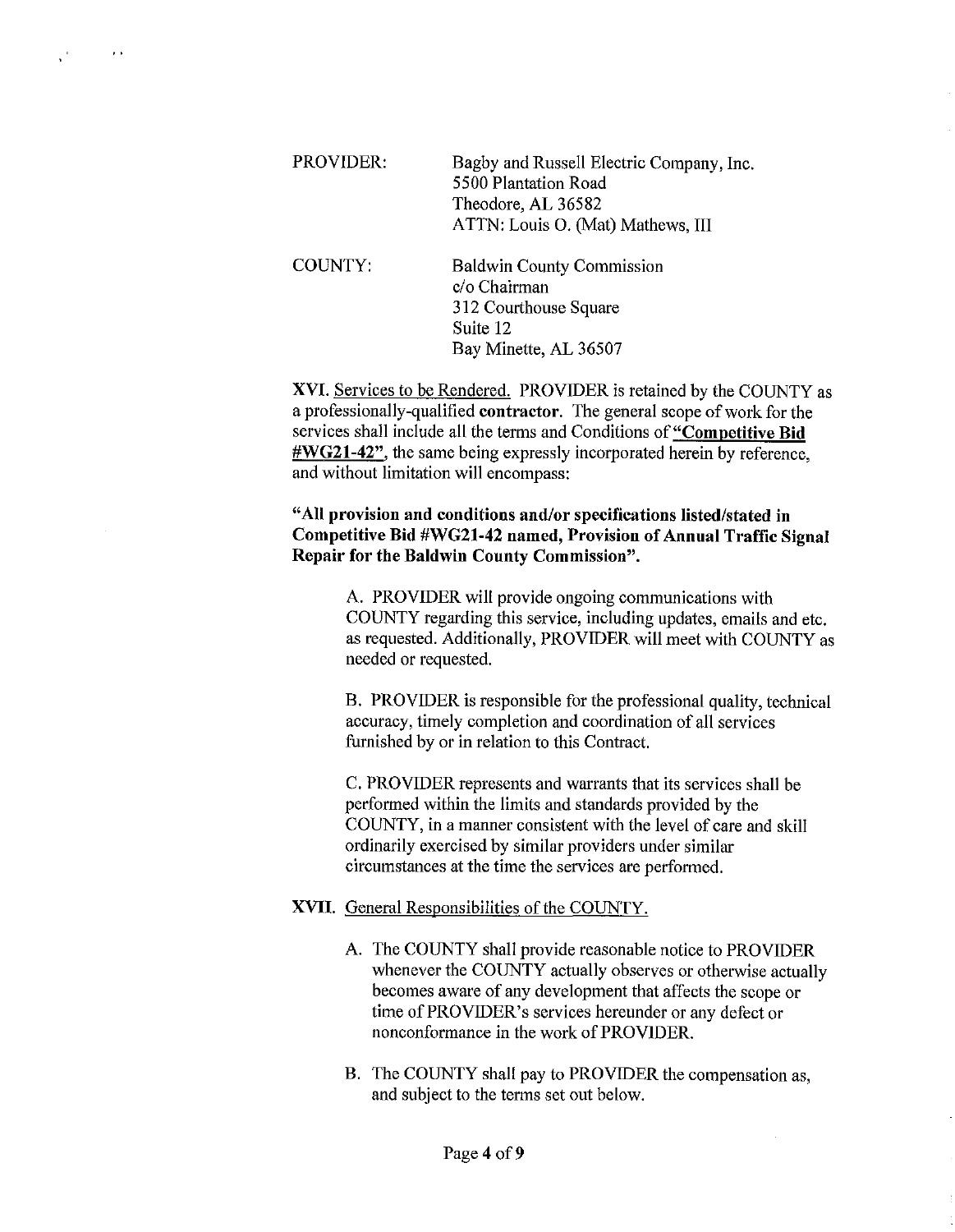**XVIII.** Termination of Services. The COUNTY may terminate this contract, with or without cause or reason, by giving thirty (30) days written notice of such to the PROVIDER. Upon receipt of such notices, PROVIDER shall discontinue its work to the extent specified in the notice.

 $\mathbb{R}^3$ 

 $\sim$  10  $\pm$ 

In the event of termination, the COUNTY shall pay PROVIDER for all services satisfactorily rendered, and for any expenses deemed by COUNTY to be a reimbursable expense incurred pursuant to this Contract and prior to the date of termination.

**XIX.** Compensation Limited. The compensation to be paid to the PROVIDER shall be the full compensation for all work performed by PROVIDER under this Contract. Any and all additional expenditures or expenses of PROVIDER, not listed in full within this Contract, shall not be considered as a part of this Contract and shall not be demanded by PROVIDER or paid by COUNTY.

XX. Direct Expenses. Compensation to PROVIDER for work shall be paid as shown on **"ATTACHMENT** A". Said compensation shall be all inclusive, including without limitation, reimbursement of all cost, incidentals and operating expense associated with those directly engaged in performance of the requested services

**XXI.** Method of Payment. PROVIDER shall submit invoices to the COUNTY for payment for work performed. Such invoice shall be accompanied by a detailed account of compensation to be paid PROVIDER.

Payment shall be made by the COUNTY within thirty (30) days of the approval of the invoice submitted by the PROVIDER. The COUNTY agrees to review and approve invoices submitted for payment in a timely manner.

**XXII.** Effective and Termination Dates. This Contract shall be effective for twelve (12) months and commence immediately upon the same date as full execution, and shall terminate upon the expiration of twelve (12) months or upon written notification thereof received by either party within the required thirty (30) day period. [Nothing herein stated shall prohibit the parties from otherwise terminating this Contract according to the provisions herein.]

**XXIII.** Force Majeure. The Parties hereto shall incur no liability to the other if performance becomes impossible or impracticable by reason of an event or effect that the parties could neither have anticipated nor controlled. This allowance shall include both an act of nature and acts of third parties. Any costs that would otherwise be incurred and/or necessitated by the provisions herein shall be alleviated for either party by such event or effect.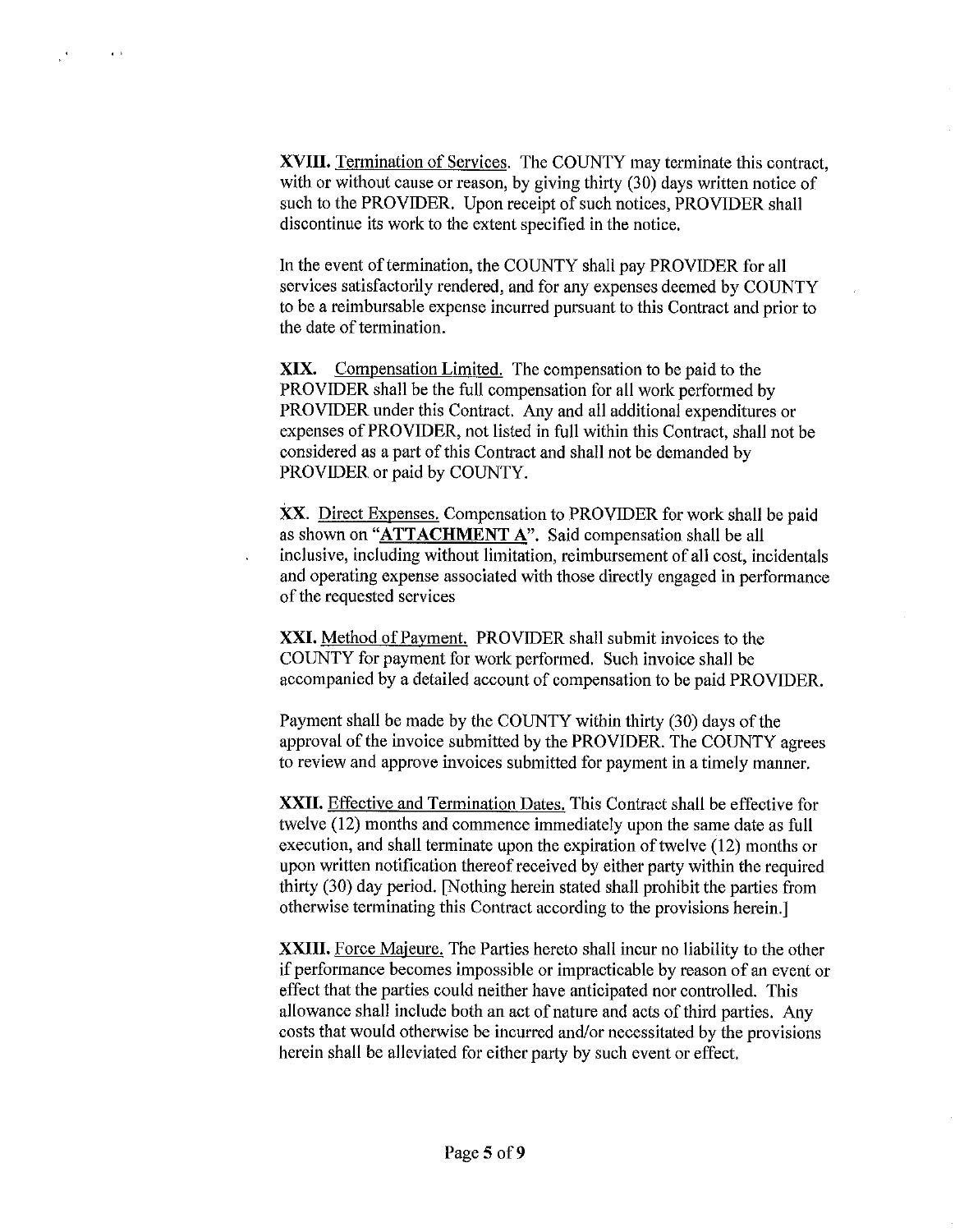**XXIV.** Indemnification. Provider shall indemnify, defend and hold County, and its Commissioners, affiliates, employees, agents, and representatives (collectively "County") harmless from and against any and all claims, demands, liabilities, damages, losses, judgments, costs, and expenses including, without limitations, attorneys' fees and costs, for any and all personal injury (including death) and property damage of any kind or nature whatsoever, incurred by, asserted against, or imposed upon County, as a result of or in any manner related to provision of services hereunder, or any act or omission, by Provider. Contractor shall provide the COUNTY with proof of general liability coverage including the COUNTY as an additional insured. This indemnification shall survive the expiration or termination of this Contract.

 $\bar{\alpha}$ 

 $\mathbf{r}^{\prime}$ 

**XXV.** Number of Originals. This Contract shall be executed with three (3) originals, each of which are equally valid as an original.

**XXVI:** Governing Law: This Contract in all respects, including without limitation its formation, validity, construction, enforceability and available remedies, shall be governed by the laws of the State of Alabama, without regard to Alabama conflict of law principles.

**XXVII:** Insurance: Prior to performing services pursuant to this Contract, Provider shall carry, with insurers satisfactory to County, throughout the term of hereof, Auto Liability Insurance, including owned, hired and non-owned vehicles, with limits of not less than \$1,000,000, combined single limit, for both bodily injury liability and property damage liability each occurrence; Commercial General Liability Insurance, including all contractual liability hereunder, with limits not less than \$1,000,000, combined single limit, for both bodily injury liability and property damage liability each occurrence; and Worker's Compensation Insurance, meeting the statutory limits of the State of Alabama and Employer's Liability Insurance fully covering all employees and supervisors participating in the work at the subject property site. All liability insurance shall name the County as an additional insured. Prior to commencing operations hereunder, a Certificate of Insurance evidencing such coverage, satisfactory to County, shall be furnished to County, which shall specifically state that such insurance shall provide for at least ten (10) days' notice to County in the event of cancellation, termination or any change in such insurance policies. The workers compensation certificate shall bear an endorsement clearly evidencing a waiver of the right of subrogation against County and County Representatives. Should Provider fail to furnish current evidence upon demand of any insurance required hereunder, or in the event of cancellation, termination or change in any such insurance, County may, at its option, suspend this Contract until insurance is obtained, terminate this Contract immediately without further action, or hold Provider in material default and pursue any and all remedies available.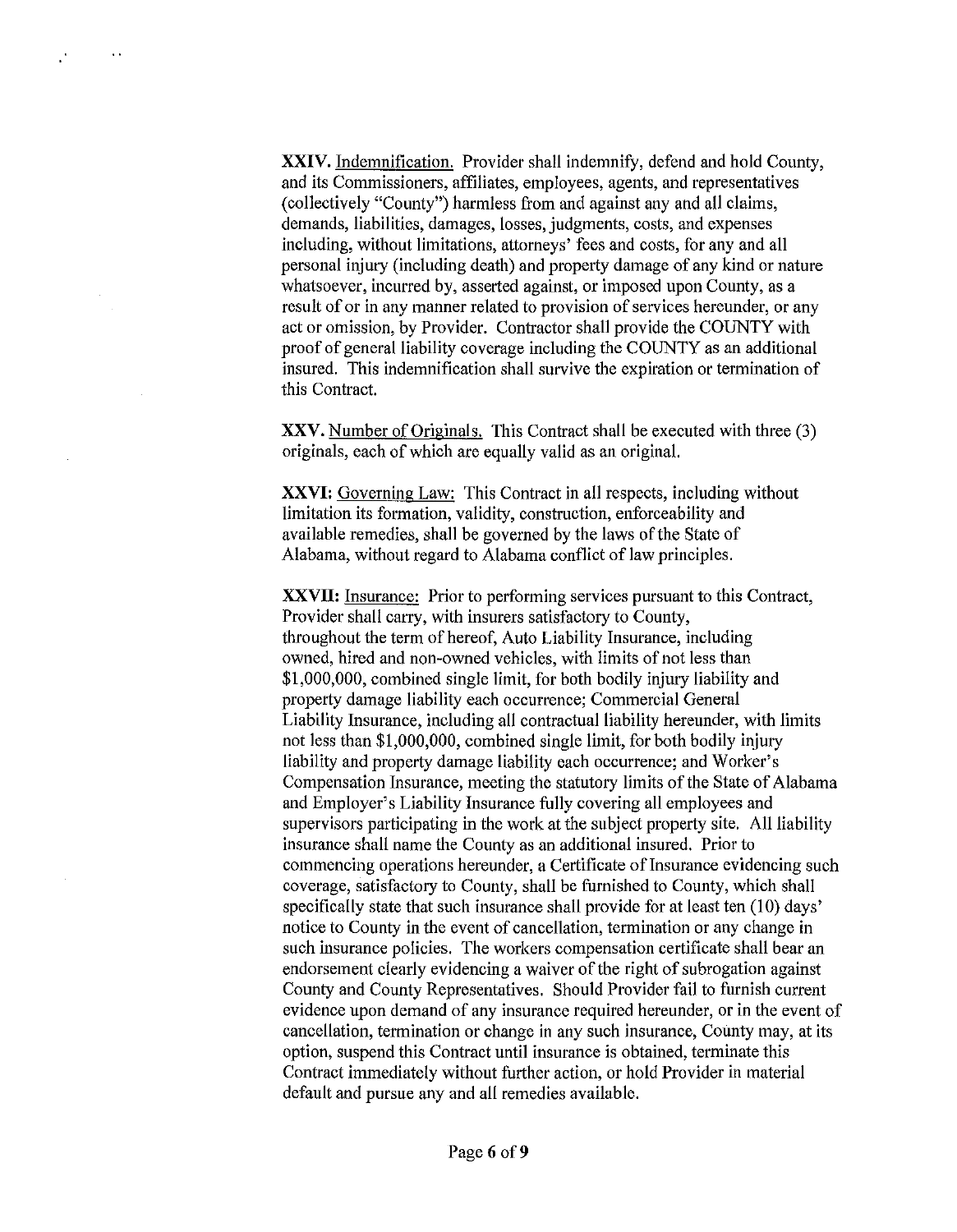**XXVIII:** Surety: As a material inducement for the County to enter this Contract, any and all bond and/or surety guarantees required by the County in reference to the Project shall be in a form acceptable to the County and shall, without limitation, meet the following requirements:

 $\ddot{\phantom{a}}$ 

(a) Acceptance of Surety. The bond and/or surety document must be reviewed by, and be acceptable to, County staff and approved by the County Commission. In the event that such document is not in an acceptable form at any time prior to or during the effectiveness of this Contract, the services and/or work described in this Contract shall either not commence or immediately cease, depending on the situation. Any project delay that is attributable to the County's acceptance, or non-acceptance, of the bond and/or surety document form shall in no way be consider as a delay caused by the County, and the Contractor and/or Provider waives all rights to claim that any such delay was the fault of the County.

(b) Value of Surety. The bond and/or surety guarantee shall be of an amount equal to or greater than I 00 percent of the total cost identified in the bid response.

(c) Term of Surety. Any bond and/or surety guarantees required by the County must be valid at all times during the life of this Contract. Notwithstanding anything written or implied herein to the contrary, in no event shall the bond and/or surety document lapse, terminate, expire, or otherwise become invalid prior to the County, or the County's authorized agent, providing a written Notice to the Provider/Contractor that the Project is in fact completed in all respects. Said Notice from the County or its authorized agent shall not be provided until the County, in its sole discretion, is satisfied that the Project is complete in all respects.

(d) Scope of the Surety. The terms and provisions of any bond and/or surety guarantee provided as part of this Project shall in all respects, without limitation, be consistent and in agreement with, the provisions of this Contract. In the event that the bond and/or surety guarantee is in conflict with this Contract, this Contract shall govern. Neither this section nor this provision limits the duties of the Provider/Contractor to satisfy all of the requirements in this Contract.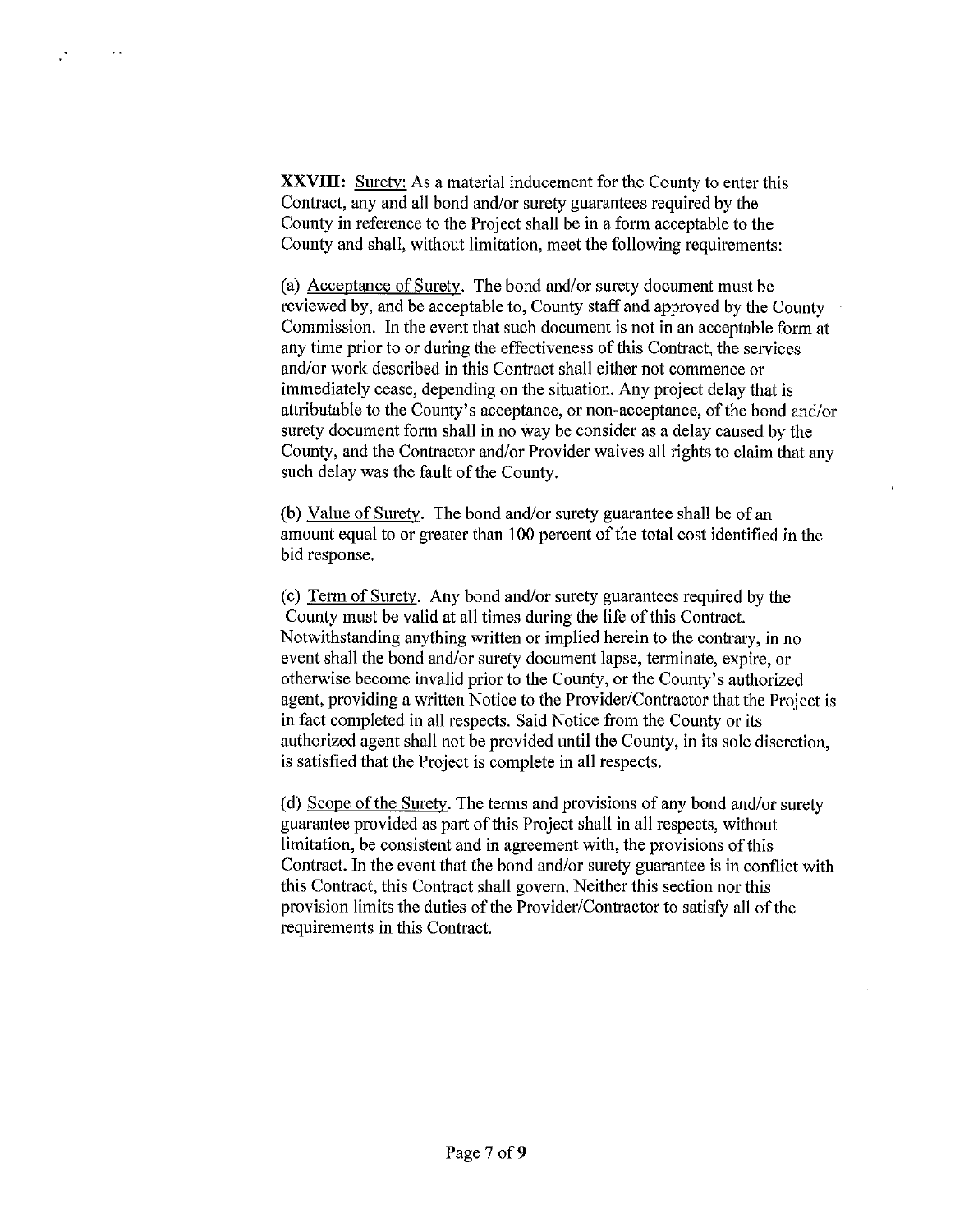IN WITNESS WHEREOF, the patties hereto have executed this contract on the last day of execution by the COUNTY as written below.

COUN JØF DAVIS, III/

Chairman

 $\epsilon > 0$ 

**WAYNE DYESS/** 

ATTEST:

County Administrator

State of Alabama)

County of Baldwin)

I,  $\forall R \in \text{IED M}$ .  $\forall R \in \text{IQ}$  Notary Public in and for said County, in said State, hereby certify that, Joe Davis, III, whose name as Chairman of Baldwin County Commission, and Wayne Dyess, whose name as County Administrator, are known to me, acknowledged before me on this day that, being informed of the contents of the Contract for Professional and Construction Services, they, as such officers and with full authority, executed same knowingly and with full authority to do so on behalf of said Commission.

GIVEN under my hand and seal on this the  $\frac{3!^{\frac{31}{4}}}{\frac{3}{2}}$  day of  $\frac{1}{\sqrt{2}}$ , 2021.

Notary Public

My Commission **Expires:** December 28, 2024



### SIGNATURE PAGE AND NOTARY PAGE TO FOLLOW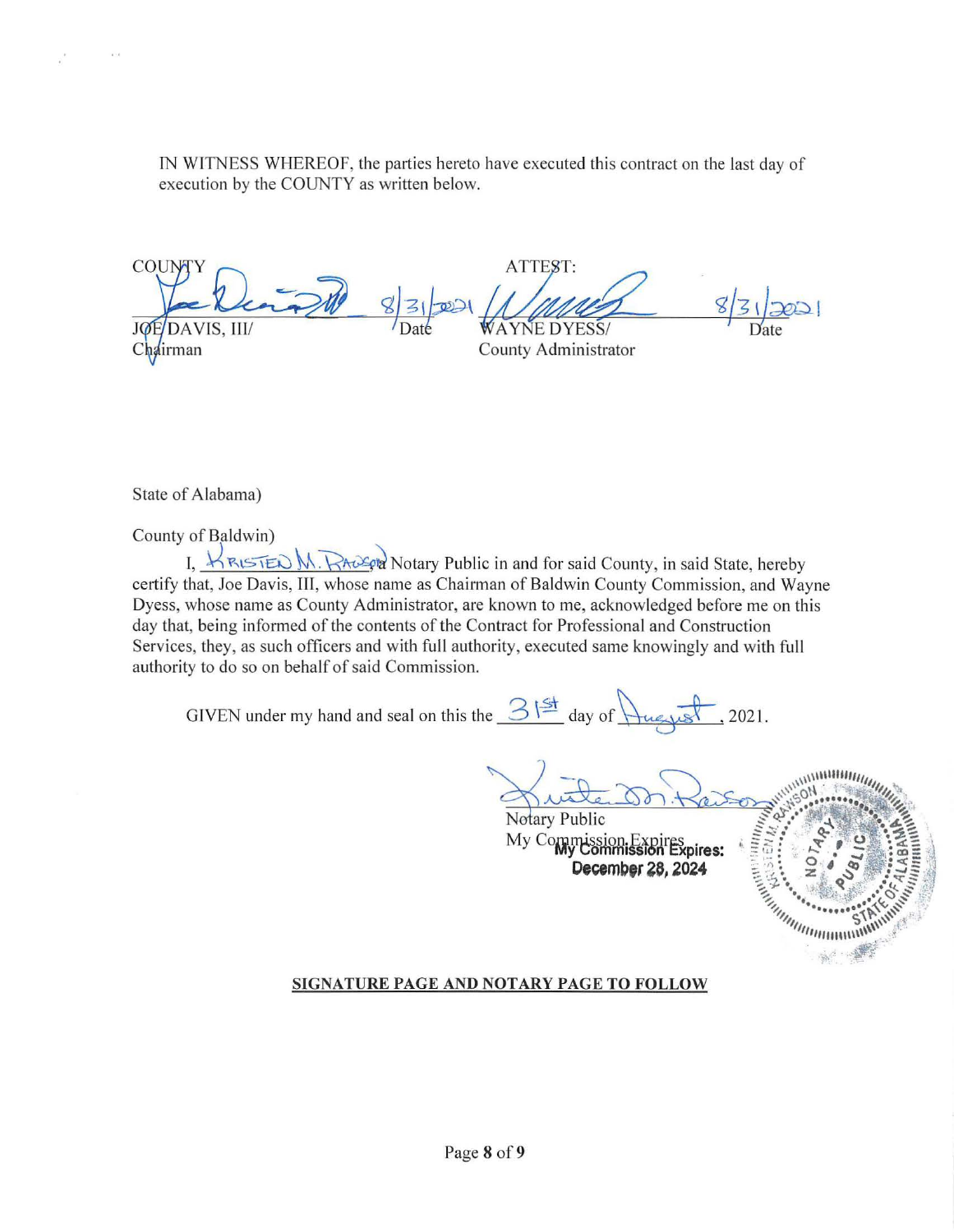PROVIDER:

 $\frac{1}{\left\vert \mathbf{a}\right\vert ^{2}}$ 

 $\left( \begin{array}{c} 0 \\ 0 \end{array} \right)$ 

*Bagby and Russell Electric Company, Inc.* 

<u>By Richard A. Russell</u> / Date Its *President* 

State of Alabama)

 $Country of$   $M\&c$  )

I, *Tifines, Levise*, Notary Public in and for said County and State, hereby certify that *Richard A- Rosell* as *President* of Bagby and Russell Electric Company, Inc., whose name is signed to the foregoing in that capacity, and who is known to me, acknowledged before me on this day that, being informed of the contents of the foregoing, he executed the same voluntarily on the day the same bears date for and as an act of said Bagby and Russell Electric Company, Inc.

GIVEN under my hand and seal on this the  $\frac{26}{4}$  day of  $\frac{A_{\text{avg}}}{2}$ , 2021.

My Commission Expires

**CUDIL SURVEY LAVENS SERVED AT AN ALABAM** *Minimum*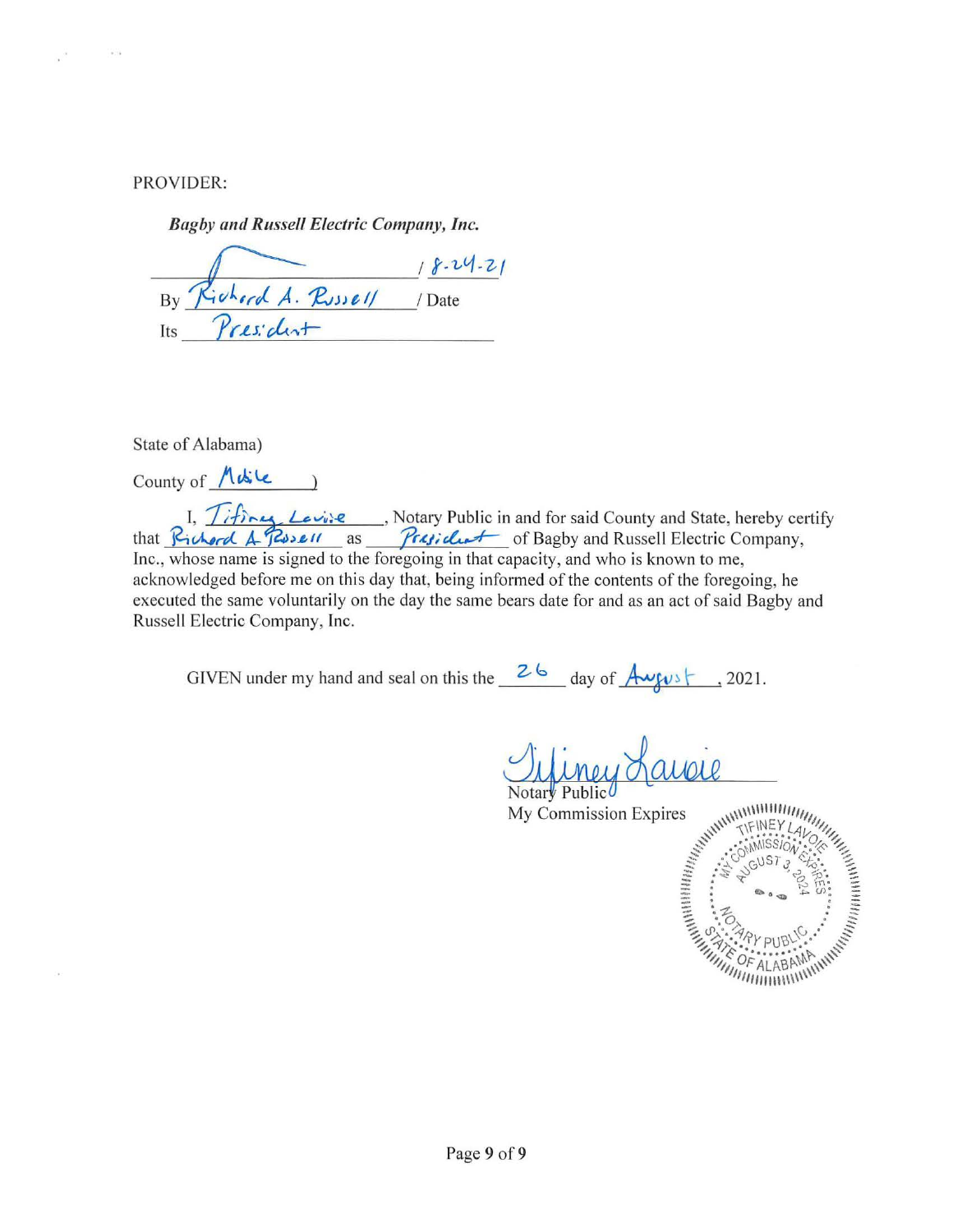### "ATTACHMENT A"

# BID #WG21-42 RESPONSE FORM<br>Provision of Annual Traffic Signal Repair

Page 1 of 8

Date: July 21, 2021

Out of State  $\frac{NQ}{\text{Yes}}$  or  $\frac{NQ}{NQ}$  If yes, Registration Number

Company Name: Bagby & Russell Electric Company, Inc.

Address: 5500 Plantation Road

Theodore, Alabama 36582

Company Rep. Louis O. (Mat) Mathews' III (Rep. Name Typed or Printed)

Position: D.0.T. Project Manager

Email addmss: mm.bagrusdot@oullook.com

Phone: 251-214-4107

Fax:------------

 $\Delta \omega \simeq 0$ 

Financing through another agency beside yourself  $\frac{\chi}{\text{Yes}}$  or  $\frac{\chi}{\text{No}}$ If yes, must attach a copy of the financing agreement and all conditions to this response form.

 $\overline{\phantom{a}}$ 

Financing Agency Authorized Signature

 $\mathcal{L}$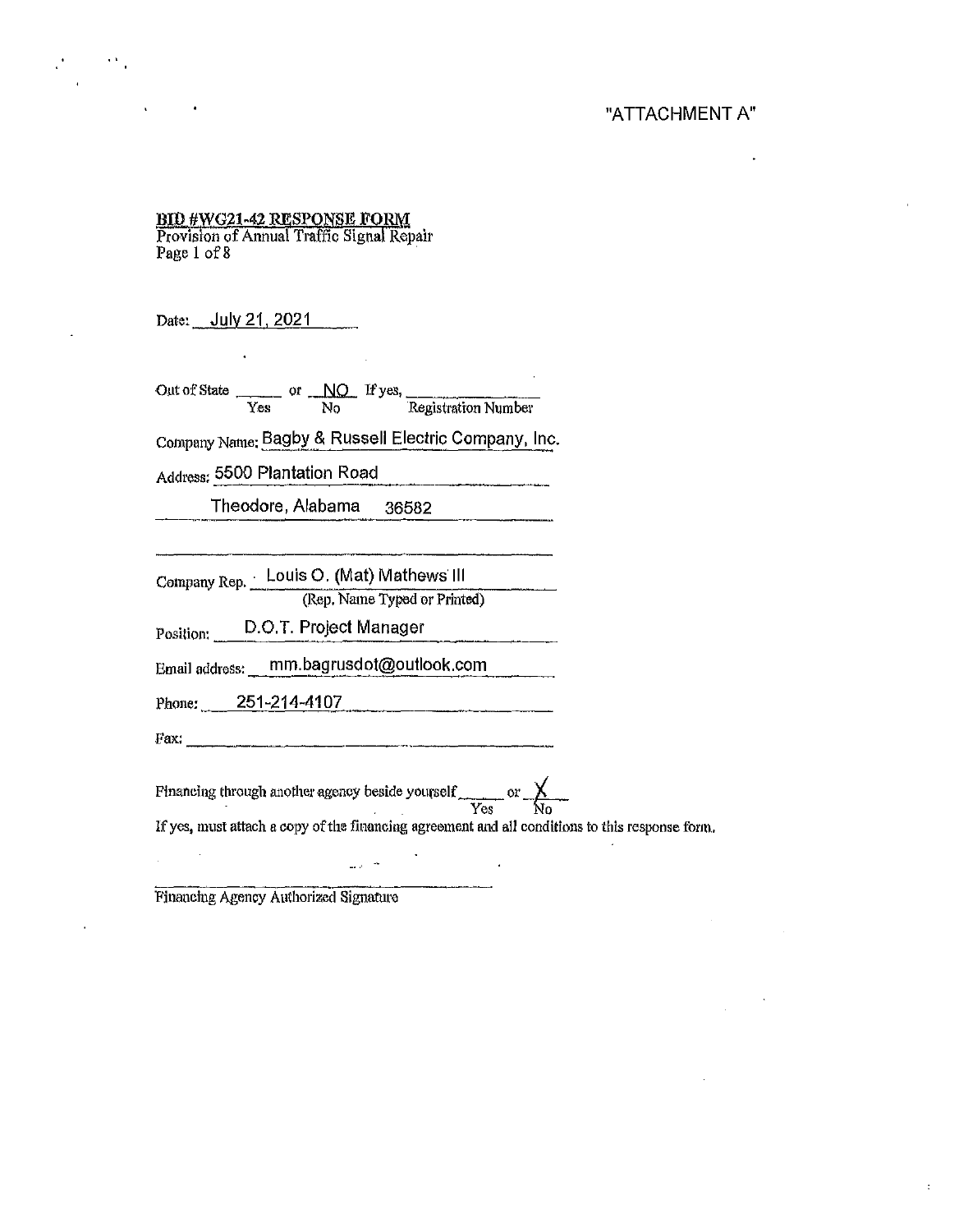**BID #WG21-42 RESPONSE FORM**<br>Provision of Annual Traffic Signal Repair Page 2 of 8

### ITEMS TO BID

The following items will be for maintenance service, repair, and/or installation only. Baldwin County will supply the materials / parts as shown in the item description except during emergency situations described above.

The unit cost per item shall include all labor, equipment, delivery of item(s) to the project, minor materials required to install the item, and all required traffic control devices (as per the M.U.C.T.D.) for work zones inside the rights-of-way.

Should an item below no longer be produced by a supplier, an approved equal can be approved by Baldwin County to be paid for at the same unit price of said item. The Contractor shall notify the County immediately should this occur as well as provide the necessary information required to assist the County in making this determination.

### Roadway Lighting/ Electrical Parts

| Item# | <b>Item Description</b><br>(Item Supplied by County) | <b>Unit Cost</b>      |
|-------|------------------------------------------------------|-----------------------|
| 1,    | Ballast Kit / Driver                                 | 125.00<br>each        |
| 2.    | HPS Lamp                                             | 125,00<br>each        |
| 3.    | HPS Fixture (arm mounted luminaire)                  | 125.00<br>each        |
| 4.    | LED Fixture (arm mounted luminaire)                  | 125,00<br>each        |
| 5.    | Mounting Luminaire Arm to Metal Pole                 | $1,000.00$ each       |
| -6.   | Mounting Luminaire Arm to Wood Pole                  | 1,000.00 each         |
| 7.    | Reset Existing Luminaire Arm on Metal Pole           | 1,000.00 each         |
| 8.    | Reset Existing Luminaire Arm on Wood Pole            | 1,000.00 each         |
| 9.    | Pole Base Fuse                                       | each,<br><u>15.00</u> |
| 10.   | Surge Arrester or Fuse Holder                        | 15.00<br>each         |
| 11.   | Replacement Tray Cable                               | each<br>150.00        |
| 12.   | Circuit Breakers                                     | 75.00<br>each         |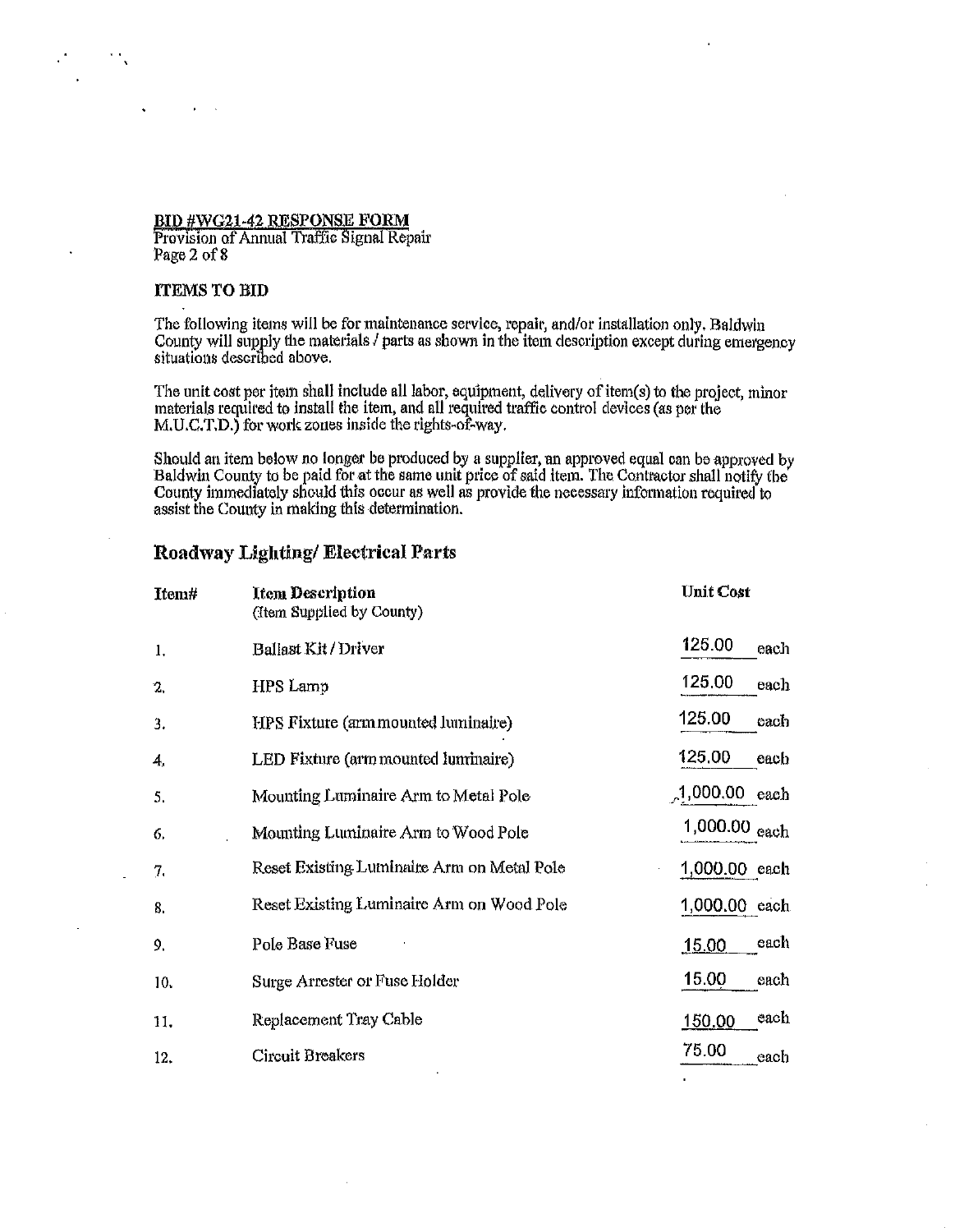### BlD #WG21-42 RESPONSE FORM

 $\mathcal{F}_{\mathcal{A}}$ 

 $\mathcal{L}_{\mathcal{A}}$ 

l.

 $\epsilon^2$ 

Provision of Annual Traffic Signal Repair Page 3 of 8

| 13.   | Contactor                                                                         | 125.00<br>each           |
|-------|-----------------------------------------------------------------------------------|--------------------------|
| 14.   | Photo Cell                                                                        | 100.00<br>each           |
| 15.   | <b>Lighting Control Center Interior</b>                                           | 1.500.00 each            |
| 16.   | Control Transformer                                                               | 100.00<br>each           |
| 17.   | Type 1 Junction Box $(13n \times 24n)$                                            | 400.00<br>each           |
| 18.   | Type 1 Junction Box $(24"x24")$                                                   | 1,000.00 each            |
| 19.   | Type 2 Junction Box                                                               | 300.00<br>each           |
| 20.   | <b>Electrical Service</b>                                                         | 1,000.00 each            |
| Poles |                                                                                   |                          |
| Item# | <b>Item Description</b>                                                           | <b>Unit Cost</b>         |
| 21.   | Install Pole 20 ft or less<br>on Foundation<br>(Item Supplied by County)          | 750.00<br>each           |
| 22.   | Install Pole between $>20$ ft to 50 ft on Foundation<br>(Item Supplied by County) | 1,200.00 each            |
| 23.   | Install Mast Arm to Pole<br>(Item Supplied by County)                             | 1,000.00each             |
| 24.   | Remove Pole<br>(Item Returned to County)                                          | 1,000.00 <sub>each</sub> |
| 25.   | Remove Mast Arm from Pole<br>(Item Returned to County)                            | 1,500.00 <sub>each</sub> |
| 26.   | Install Wood Pole (buried)<br>(Item Supplied by County - Typically 35 ft class 3) | 1,000.00 each            |
| 27.   | Install Concrete pole (buried)<br>20ft to 50ft<br>(Item Supplied by County)       | 6.000.00each             |

 $\sim$ 

 $\mathfrak{i}$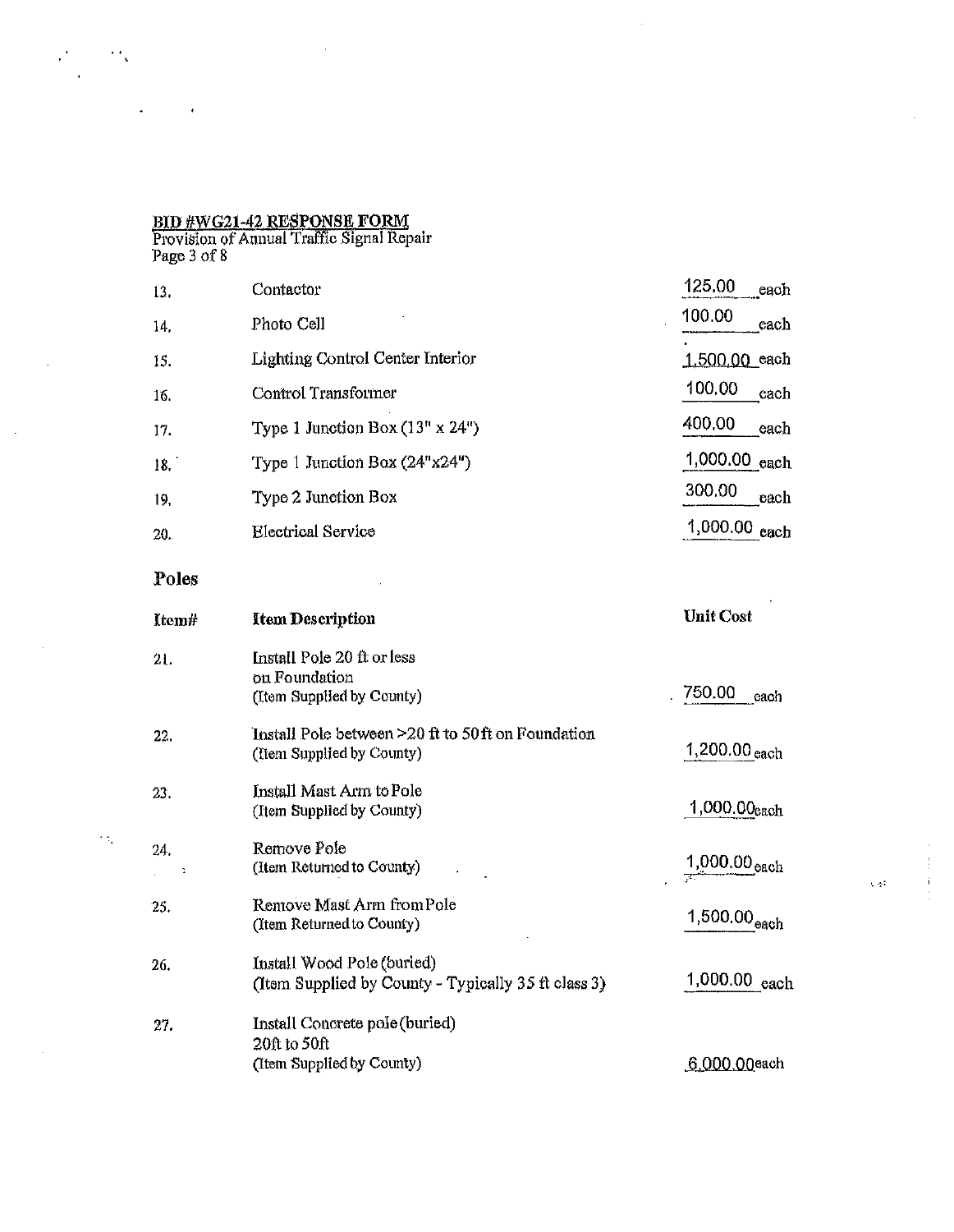### .BID #WG21-42 RESPONSE FORM

Provision of Annual Traffic Signal Repair Page 4 of 8

28. Install Concrete Pole(buried) >50ft to 120ft (Item Supplied by County)

Traffic Signal Components

# 25,000.00<br>
each

#### Unit Cost Item# Item Description (Item Supplied by County) 1,000.00 each Set and Wire Pole Mounted Cabinet 29. 1,000.00 each Set and Wire Ground Mounted Cabinet 30. 300.00 each Set and Wire Traffic Signal Head (3-section) 31. 300.00 each Set and Wire Traffic Signal Head ( 4-section) 32. 400.00 each Set and Wire Traffic Signal Head {5-section) 33. 500.00 each Set and Wire School Flasher (ground mount) 34. 600.00 each Set and Wire School Flasher (aerial) 35. Set and Wire Pedestrian Signal Head 36. 500.00 each (Includes Pedestrian Button) 500.00 each Set and Wire Flashing Beacon (ground mount) 37. 600.00 each Set and Wire Flashing Beacon (aerial) 38. 15.00 per ft Set Span Wire Assembly (aerial pole to pole) 39 • (County will supply clamps, wire $(s)$ ) - messenger, and/or signal, and/or detector)  $\bar{z}$ 15.00  $\frac{1}{\text{per ft}}$ Install runs of3 - #6 USE/CU Wire (aerial) 40. (County will supply wire) 10.00 per ft Install (pull) runs of wire in conduit 41. (County will supply wire)

. . . :' *:;,,,*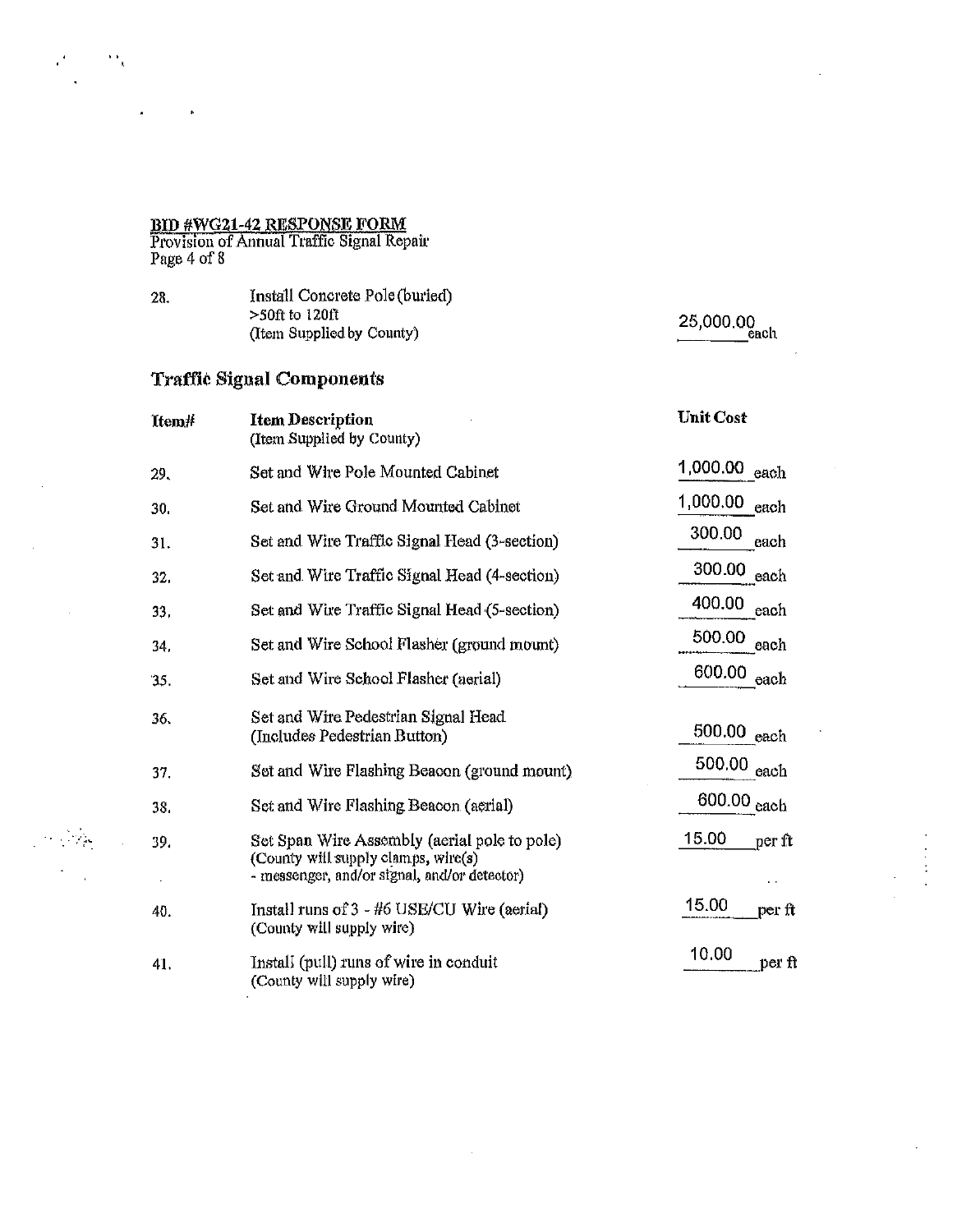### <u>BID #WG21-42 RESPONSE FORM</u>

 $\overline{\Omega}_0$ 

 $\bullet$ 

Provision of Annual Traffic Signal Repair Page *5* of 8

# Traffic Detection Components

| Item# | <b>Item Description</b>                                                                                       | <b>Unit Cost</b> |
|-------|---------------------------------------------------------------------------------------------------------------|------------------|
| 42.   | Traffic Signal Loop (std. 6'x 50')<br>(Linear foot, saw cut)<br>(Contractor to supply all materials)          | 12.00<br>per ft  |
| 43.   | Traffic Counter Loop (std. $6' \times 6'$ )<br>(Linear foot, saw cut)<br>(Contractor to supply all materials) | 12.00<br>perft   |
| 44.   | Loop Lead-In<br>(linear foot, saw cut)<br>(Contractor to supply all materials)                                | 8.00<br>per ft   |
| 45.   | Loop Home Run<br>(Linear foot, buried cable)<br>(Contractor to supply all materials)                          | 10.00<br>per ft  |
| 16.   | Set and Wire Video Detector<br>(County to supply video detector parts)                                        | 600.00<br>each   |
| 47.   | Set and Wire Radar Detector<br>(Supplied by County)                                                           | 600.00<br>each   |

## Conduit

 $\mathcal{L}^{\mathcal{L}}$ 

| Item# | <b>Item Description</b><br>(Supplied by County)<br>$\mathcal{L}^{\mathcal{A}}$ . | <b>Unit Cost</b>     |
|-------|----------------------------------------------------------------------------------|----------------------|
| 48.   | Conduit Above Ground 2" or less                                                  | 25.00<br>per ft      |
| 49.   | Conduit Under Ground 2" or less                                                  | 12.00<br>per ft      |
| 50.   | Directional Bore 2"<br>(Contractor to include HDPE casing)                       | 40.00<br>per ft      |
| 51.   | Directional Bore 4"<br>(Contractor to include HDPE casing)                       | 70.00<br>$per \, ft$ |
| 52.   | Directional Bore 6"<br>(Contractor to include HDPE casing)                       | 105.00<br>per ft     |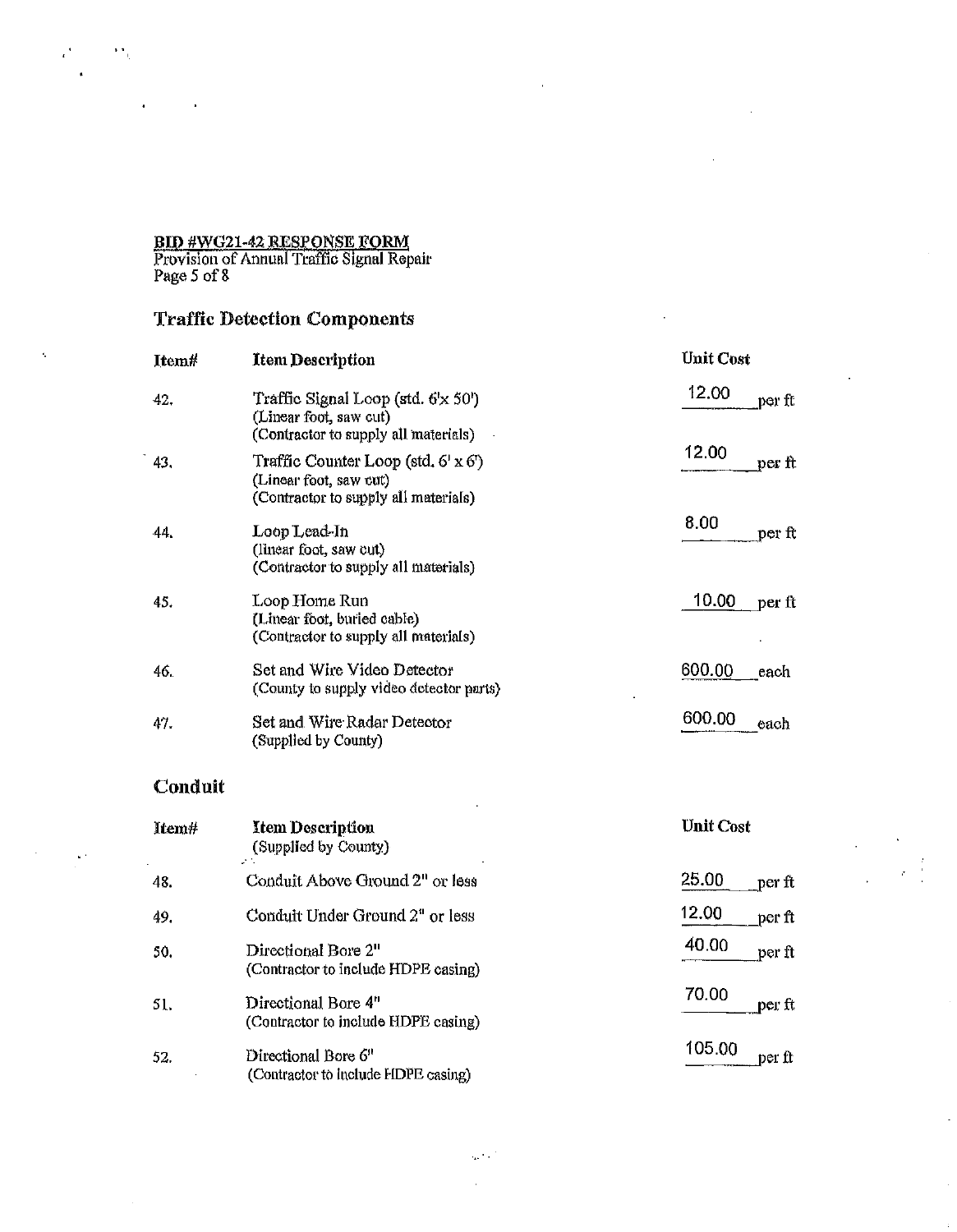### BID #WG21·42 RESPONSE FORM

Provision of Annual Traffic Signal Repair Page 6 of 8

| -53. | Open Cut, Concrete Encasement 4 <sup>°</sup> Pipe<br>(Contractor to include HDPE casing) | 75,00<br>per ft  |
|------|------------------------------------------------------------------------------------------|------------------|
| -54. | Open Cut, Concrete Encasement 6" Pipe<br>(Contractor to include HDPE casing)             | 110.00<br>per ft |

### Concrete Work

The following items will be for maintenance service, repair, and/or installation only. Baldwin County will supply only limited materials / parts as shown in the item description. Contractor shall supply (as required), all concrete, forms, reinforcement steel, stub-out conduit, and ground rod as per ALDOT Special Drawings.

The unit cost per item shall include all labor, equipment, minor materials required to install the item, and all required traffic control devices (as per the M.U.T.C.D.) for work zones inside the rights-of-way. These items shall be based on cubic yard of concrete used per item as the unit cost.

Removal work shall include all labor, equipment, dirt to fill and to be compacted to existing ground level, and all required traffic control devices (as per the M.U.T.C.D.) for work zones inside the rights-of-way. These items shall be based on cubic yard of concrete removed per item as tbe unit cost.

Miscellaneous concrete removal work shall include all labor, equipment to remove existing concrete at an intersection for the purpose of installing various other items of work. This item shall be based on cubic yard of concrete removed.

Miscellaneous concrete installed shall include all labor, equipment and forms, as needed. This item shall be based on cubic yards of concrete used. ·

| Item# | <b>Item Description</b>                                                                            | <b>Unit Cost</b>   |
|-------|----------------------------------------------------------------------------------------------------|--------------------|
| 55.   | Traffic Signal Pole Foundation Installed<br>(County to supply the anchor bolts and template only.) | $2,500.00$ cu, yd. |
| -56,  | Traffic Controller Pad Foundation Installed<br>(County to supply the template only.)               | 1,500.00 cu, yd.   |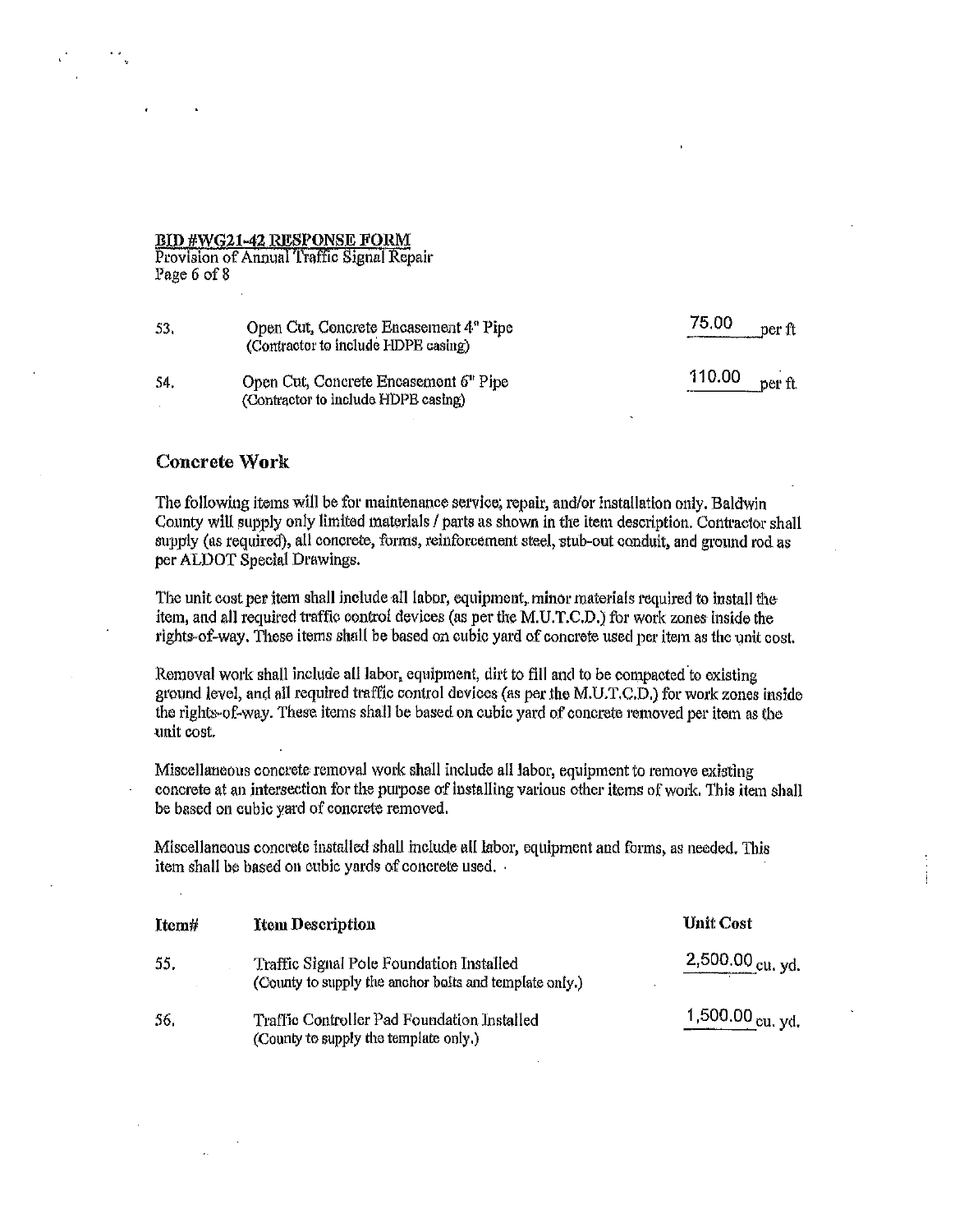### BID #WG21-42 RESPONSE FORM

 $\epsilon$ <sup>t</sup>

 $\sim 5\%$ 

Provision of Amiual Traffic Signal Repair Page 7 of 8

| <b>Traffic Control Device Removal</b> |                                                                                                                                 |                    |
|---------------------------------------|---------------------------------------------------------------------------------------------------------------------------------|--------------------|
| 63.                                   | 8" Core Drilling Concrete/Asphalt                                                                                               | 350.00<br>per inch |
| 62.                                   | 6" Core Drilling Concrete/Asphalt                                                                                               | 250.00<br>per inch |
| 61.                                   | Miscellaneous Concrete Removal<br>(County to direct location. This is for various intersection work)                            | 2,000.00 cu, yd.   |
| 60.                                   | Traffic Controller Pad Concrete Removal<br>(Removal of complete pad)                                                            | 2,000.00 cu. yd.   |
| 59.                                   | Miscellaneous Concrete Installed<br>3 cubic yards or less<br>(County to direct location. This is for various intersection work) | 3,000.00 cu, yd.   |
| 58.                                   | Traffic/ Roadway Pole Concrete Removal<br>(Removal to be 2 feet below existing ground)                                          | 2,000.00 cu. yd.   |
| 57.                                   | Roadway Lighting Pole Foundation Installed<br>(County to supply the anchor bolts and template only.)                            | 2,500.00 cu. yd.   |

ftem to be delivered to Baldwin County Traffic Operations Shop

| Item# | <b>Item Description</b>         | <b>Unit Cost</b> |
|-------|---------------------------------|------------------|
| 64.   | Pole Mounted Cabinet            | 800.00<br>each   |
| 65.   | Ground Mounted Cabinet          | 800.00<br>each   |
| 66.   | Traffic Signal Head (3-section) | 300.00<br>each   |
| 67.   | Traffic Signal Head (4-section) | 300.00<br>each   |
| 68.   | Traffic Signal Head (5-section) | 300.00<br>each   |
| 69.   | School Flasher (ground mount)   | 500.00<br>each   |
| 70.   | School Flasher (aerial)         | 500.00<br>each   |
| 71.   | Pedestrian Signal Head          | 300.00<br>each   |

 $\mathbf{r}$